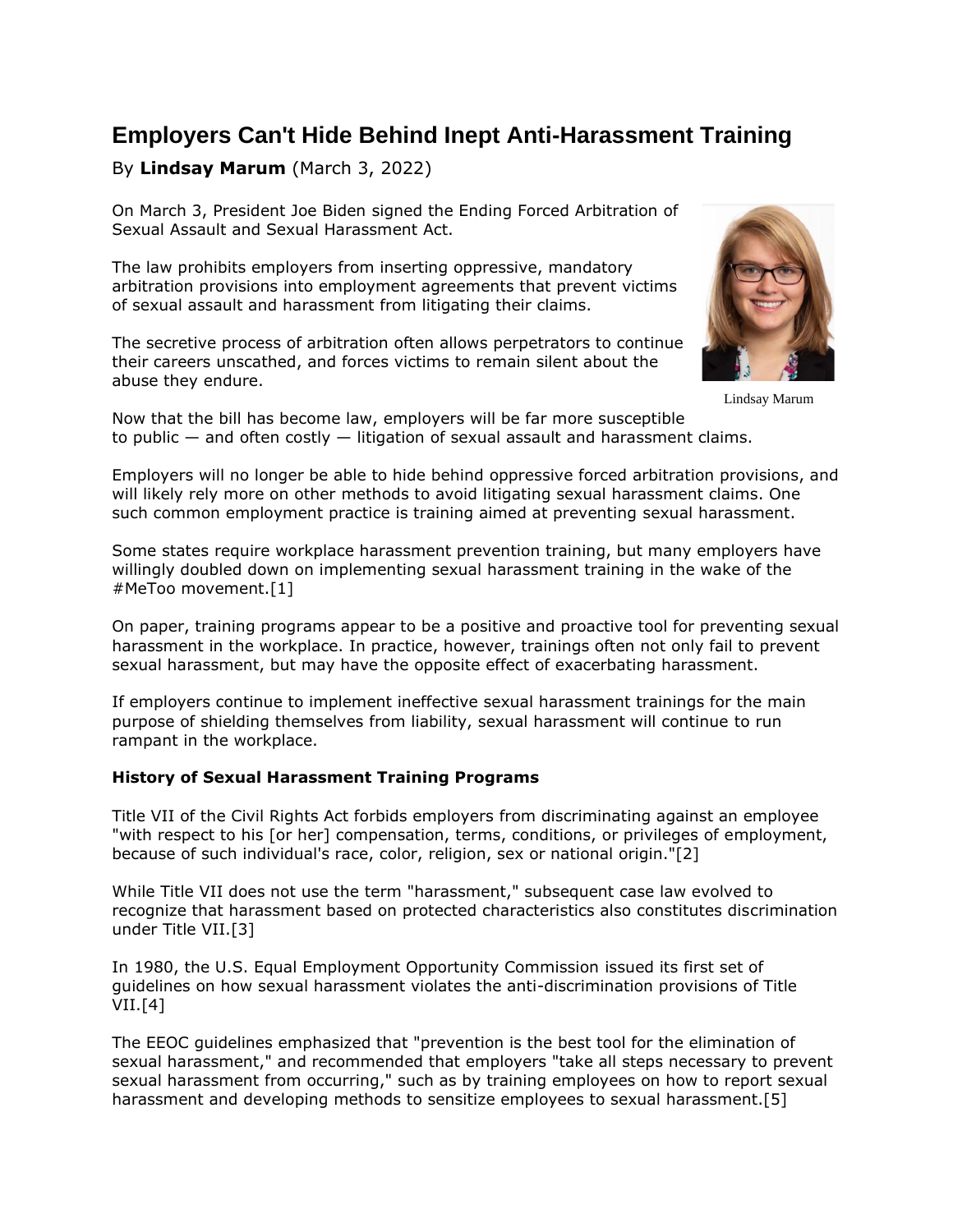In 1998, the [U.S. Supreme Court](https://www.law360.com/agencies/u-s-supreme-court) articulated an affirmative defense to sexual harassment allegations in the twin cases Faragher v. City of Boca Raton and Burlington Industries Inc. v. Ellerth.

Noting that Title VII is "designed to encourage the creation of antiharassment policies and effective grievance mechanisms," the Supreme Court held that an employer can raise the affirmative defense that they "exercised reasonable care to prevent and correct promptly any sexually harassing behavior," and the employee "unreasonably failed to take advantage of any preventive or corrective opportunities," in order to avoid liability.[6]

The court further held that while an employer need not provide proof of a sexual harassment policy to assert this defense, such policies "may appropriately be addressed in any case when litigating the first element of the defense."[7]

Subsequent Supreme Court jurisprudence expressly encouraged employers to adopt sexual harassment policies pursuant to Title VII by providing "safe harbor from punitive damages" to employers that adopt anti-discrimination policies, according to law professor Susan Bisom Rapp.[8]

Following the Supreme Court's elevation of sexual harassment training from an ideal standard to an affirmative defense, employers were given a strong incentive to implement trainings.[9]

By 1997, 75% of companies in the U.S. had developed mandatory anti-harassment training programs designed to educate employees on what behavior is forbidden under antidiscrimination law, and 95% of companies had implemented grievance procedures for reporting harassment.[10]

New York requires every employer to have a sexual harassment training policy that meets certain standards. In addition, California, Connecticut, Delaware, Illinois, Maine and New York mandate sexual harassment trainings for employers with at least three employees.

Other states mandate training for certain categories of employees, or at the very least recommend sexual harassment training for all employers.[11]

As a result of the recently enacted law, it is likely that the demand for sexual harassment training in the workplace will continue to gain traction.

#### **Why Training Programs Fail**

Despite the widespread use of training programs by employers, sexual harassment continues to permeate the workplace.

One report from Harvard Business Review in 2020 found that approximately 40% of women and 16% of men say they have experienced sexual harassment at work, a number that concerningly has not changed since the 1980s.[12]

These findings are significantly limited by the lack of empirical data on the effectiveness of sexual harassment training programs.[13]

In a 2016 report on harassment in the workplace, the EEOC conducted a review of this limited empirical data and concluded that much of the sexual harassment training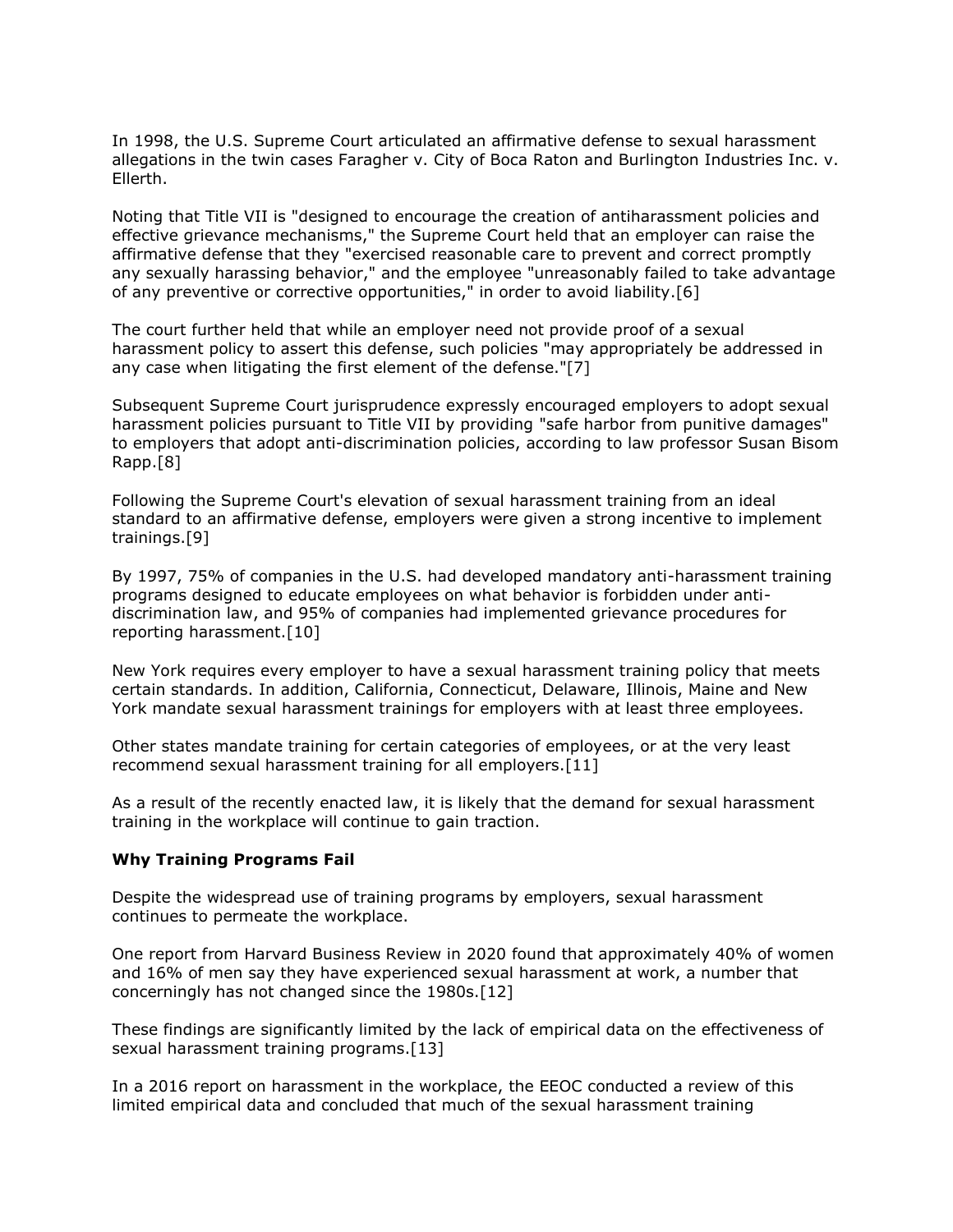implemented after Faragher-Ellerth failed as a basic prevention tool.[14]

Other studies have found that sexual harassment trainings may make male participants less willing to report sexual harassment and more likely to blame the victim.[15] Given how sexual harassment training has evolved into a "billion-dollar industry" over the past 30 years, these findings (or lack thereof) are cause for concern.[16]

One reason why sexual harassment trainings fail as a prevention tool is because these trainings often focus on protecting the employer, not the employees.

In the cases following the Faragher-Ellerth holdings, many courts have given credit to employers for simply having sexual harassment training and grievance procedures in place, without examining their effectiveness.[17]

This line of jurisprudence has reduced sexual harassment trainings to "symbolic compliance," where employers are motivated to offer training for the limited purpose of "checking a box" to avoid liability, according to law professor Elizabeth Tippett.[18]

The tendency of some courts to defer to employers' training programs allows employers to prioritize limiting their own liability for sexual harassment claims over promoting equal opportunity in the workplace.

Ineffective sexual harassment training can actually worsen the effects of sexual harassment by reinforcing gender stereotypes, discouraging employees from reporting and reducing victims to legal liabilities.

When the definition of sexual harassment is unclear or framed as being bad for business, it sends an implicit message that the best way to avoid liability for harassment is to avoid potential victims  $-$  usually women  $-$  altogether. [19]

Accordingly, men often admit to avoiding women in the workplace out of fear that friendly behavior will be interpreted as sexist, or that they will be subjected to false allegations if they interact with female colleagues alone.[20] These attitudes deprive female professionals of valuable mentoring and career opportunities.[21]

Additionally, trainings that tell employees simply how to recognize and report sexual harassment fail to address the larger problem of retaliation against employees who complain.

Approximately 70% of people who reported sexual harassment in the workplace subsequently faced some form of retaliation, while in 37% of these cases the perpetrator faced no punishment.[22]

All of these shortcomings of sexual harassment trainings too often go unexamined by those courts content with deferring to employers' internal structures, regardless of how effective they are in practice.[23]

In short, employer-led sexual harassment trainings are not effective because they fail to address the root causes of sexual harassment.[24] Rather, many of these trainings are designed solely to avoid future litigation.

The lack of meaningful judicial oversight over employers' sexual harassment trainings in the wake of Faragher-Ellerth has rendered many of these trainings ineffective and even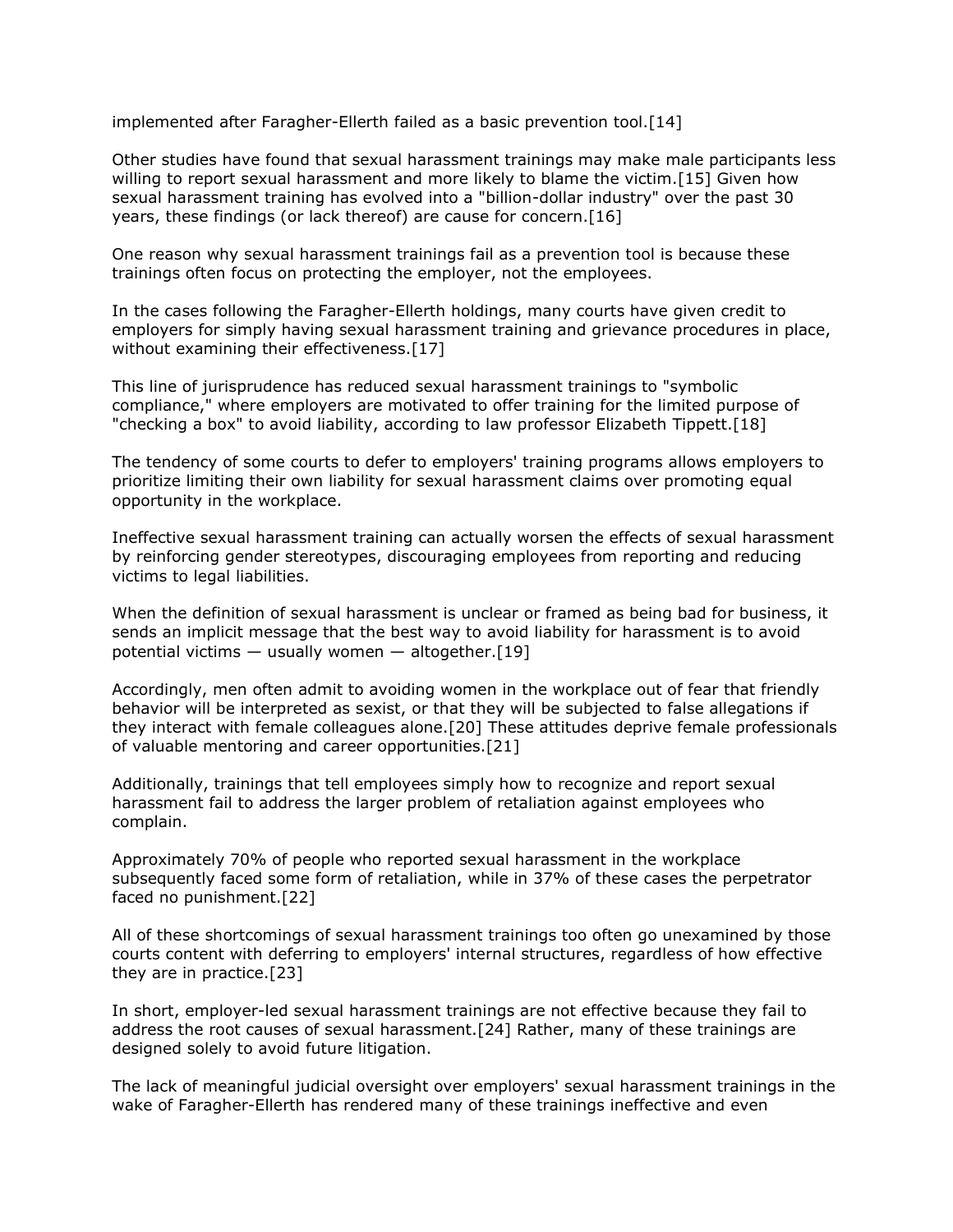counterproductive, which goes against the broad purpose of Title VII to promote equal opportunities in the workplace.

### **Solutions**

Sexual harassment trainings can be a valuable tool for eliminating discrimination and promoting equal opportunity in the workplace if they are designed and administered with these goals in mind, rather than for the purpose of checking a box.

When faced with the Faragher-Ellerth affirmative defense, legal advocates should harken back to the Supreme Court's underlying rationale that "limiting employer liability is also consistent with Title VII's purpose to the extent it would encourage the creation and use of antiharassment policies and grievance procedures."[25]

Advocates should encourage courts to follow precedent requiring them to examine the sincerity of employers' sexual harassment training programs before awarding employers with the protection of the Faragher-Ellerth affirmative defense in order to fulfill the Supreme Court's purpose in creating this defense.[26]

Employers must also commit to improving their sexual harassment trainings by viewing their employees as partners in the fight against sexual harassment, rather than as future adversaries in litigation.

Some employees have taken it upon themselves to implement worker-led trainings, but the burden should not be on employees to tackle systematic oppression.[27]

Rather, employers must lead the way by creating a culture where all employees are treated with respect. Employers can take the first step in the right direction by evaluating their current anti-harassment policies, and large employers can conduct climate surveys to gauge the effectiveness of their existing programs.

These programs must be administered and evaluated regularly, as a culture safe from harassment cannot be achieved with one-off training programs that do nothing to address the root causes of sexual harassment.

Lastly, employers must stay up to date on current research and guidance that analyzes how the effectiveness of sexual harassment training can be maximized. Many scholars recommend bystander intervention training that focuses on how to empower employees to stand up for their coworkers in harassing situations.[28]

Now that the law banning arbitration pacts will allow many victims of sexual harassment to have their day in court, employers should not be able to further deprive victims of this opportunity by hiding behind ineffective and superficial training programs.

In order to fulfill the purpose of Title VII in promoting equal opportunity in the workplace, the Faragher-Ellerth affirmative defense must be reserved for employers that design and implement effective sexual harassment trainings that address the root causes of sexual harassment.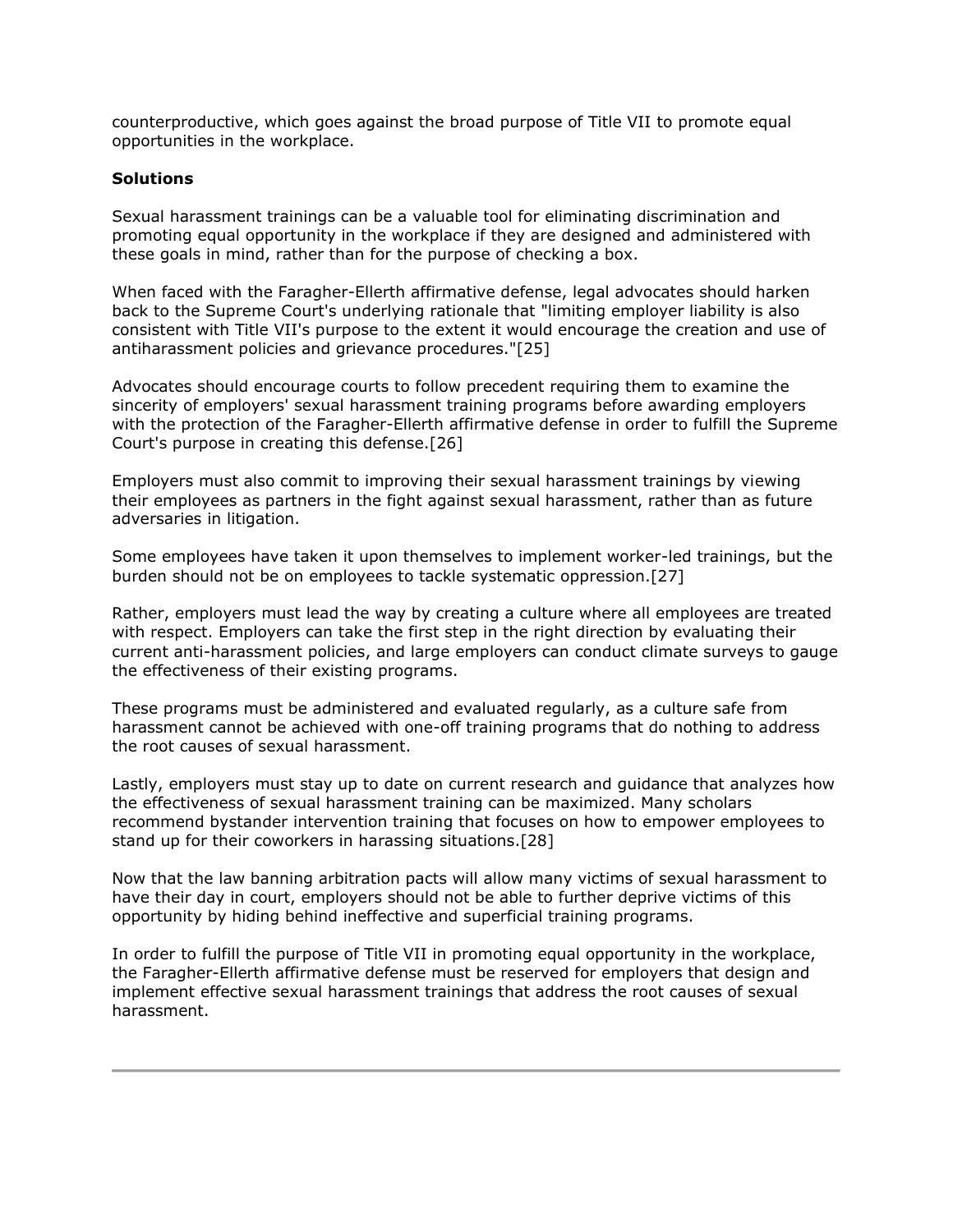*[Lindsay Marum](https://www.sanfordheisler.com/team/lindsay-marum/) is a litigation fellow at [Sanford Heisler Sharp LLP.](https://www.law360.com/firms/sanford-heisler)*

*The opinions expressed are those of the author(s) and do not necessarily reflect the views of the firm, its clients, or Portfolio Media Inc., or any of its or their respective affiliates. This article is for general information purposes and is not intended to be and should not be taken as legal advice.*

[1] Elizabeth C. Tippett, Harassment Trainings: A Content Analysis, 39 Berkeley J. Emp. & Lab. L. 481, 484 (2018); Rhana Natour, Does sexual harassment training work? [PBS](https://www.law360.com/companies/public-broadcasting-service) (Jan. 8, 2018), [https://www.pbs.org/newshour/nation/does-sexual-harassment-training-work.](https://www.pbs.org/newshour/nation/does-sexual-harassment-training-work)

[2] 42 U.S.C. § 2000e-2 (2012).

[3] [Rogers v. EEOC,](https://advance.lexis.com/api/search?q=1971%20U.S.%20App.%20LEXIS%206509&qlang=bool&origination=law360&internalOrigination=article_id%3D1469889%3Bcitation%3D1971%20U.S.%20App.%20LEXIS%206509&originationDetail=headline%3DEmployers%20Can%27t%20Hide%20Behind%20Inept%20Anti-Harassment%20Training&) 454 F.2d 234 (5th Cir. 1971); [Meritor Sav. Bank v. Vinson, FSB,](https://advance.lexis.com/api/search?q=1986%20U.S.%20LEXIS%20108&qlang=bool&origination=law360&internalOrigination=article_id%3D1469889%3Bcitation%3D1986%20U.S.%20LEXIS%20108&originationDetail=headline%3DEmployers%20Can%27t%20Hide%20Behind%20Inept%20Anti-Harassment%20Training&) 477 U.S. 57 (1986); [Harris v. Forklift Systems, Inc.,](https://advance.lexis.com/api/search?q=1993%20U.S.%20LEXIS%207155&qlang=bool&origination=law360&internalOrigination=article_id%3D1469889%3Bcitation%3D1993%20U.S.%20LEXIS%207155&originationDetail=headline%3DEmployers%20Can%27t%20Hide%20Behind%20Inept%20Anti-Harassment%20Training&) 510 U.S. 17 (1993).

[4] 29 C.F.R. § 1604.11.

[5] Id.

[6] [Faragher v. City of Boca Raton,](https://advance.lexis.com/api/search?q=1998%20U.S.%20LEXIS%204216&qlang=bool&origination=law360&internalOrigination=article_id%3D1469889%3Bcitation%3D1998%20U.S.%20LEXIS%204216&originationDetail=headline%3DEmployers%20Can%27t%20Hide%20Behind%20Inept%20Anti-Harassment%20Training&) 524 U.S. 775, 764 (1998); [Burlington Industries, Inc. v.](https://advance.lexis.com/api/search?q=1998%20U.S.%20LEXIS%204217&qlang=bool&origination=law360&internalOrigination=article_id%3D1469889%3Bcitation%3D1998%20U.S.%20LEXIS%204217&originationDetail=headline%3DEmployers%20Can%27t%20Hide%20Behind%20Inept%20Anti-Harassment%20Training&)  [Ellerth,](https://advance.lexis.com/api/search?q=1998%20U.S.%20LEXIS%204217&qlang=bool&origination=law360&internalOrigination=article_id%3D1469889%3Bcitation%3D1998%20U.S.%20LEXIS%204217&originationDetail=headline%3DEmployers%20Can%27t%20Hide%20Behind%20Inept%20Anti-Harassment%20Training&) 524 U.S. 742, 807 (1998).

[7] Id.

[8] Susan Bisom-Rapp, An Ounce of Prevention Is A Poor Substitute for A Pound of Cure: Confronting the Developing Jurisprudence of Education and Prevention in Employment Discrimination Law, 22 Berkeley J. Emp. & Lab. L. 1, 3 (2001); [Kolstad v. American Dental](https://advance.lexis.com/api/search?q=1999%20U.S.%20LEXIS%204372&qlang=bool&origination=law360&internalOrigination=article_id%3D1469889%3Bcitation%3D1999%20U.S.%20LEXIS%204372&originationDetail=headline%3DEmployers%20Can%27t%20Hide%20Behind%20Inept%20Anti-Harassment%20Training&)  [Ass'n,](https://advance.lexis.com/api/search?q=1999%20U.S.%20LEXIS%204372&qlang=bool&origination=law360&internalOrigination=article_id%3D1469889%3Bcitation%3D1999%20U.S.%20LEXIS%204372&originationDetail=headline%3DEmployers%20Can%27t%20Hide%20Behind%20Inept%20Anti-Harassment%20Training&) 527 U.S. 526, 545 (1999).

[9] Chai R. Feldblum & Victoria A. Lipnic, Report Of The Co-Chairs Of The EEOC Select Task Force On The Study Of Harassment In The Workplace, 44 (2016).

[10] Frank Dobbin and Alexandra Kalev, Why Sexual Harassment Programs Backfire, Harvard Business Review (May-June 2020), [https://hbr.org/2020/05/why-sexual](https://hbr.org/2020/05/why-sexual-harassment-programs-backfire)[harassment-programs-backfire.](https://hbr.org/2020/05/why-sexual-harassment-programs-backfire)

[11] N.Y. Lab. Law § 201-g; Cal. Gov't Code § 12950.1; Conn. Agencies Regs. 46a-54-204; Me. Rev. Stat. tit. 26, § 807; Del. Code Ann. tit. 19, § 711A; 775 Ill. Comp. Stat. Ann. 5/2- 109.

[12] Supra note 12.

[13] Susan Bisom-Rapp, Fixing Watches with Sledgehammers: The Questionable Embrace of Employee Sexual Harassment Training by the Legal Profession, 24 U. Ark. Little Rock L. Rev. 147, 148 (2001).

[14] Supra note 11 at v.

[15] Shereen G. Bingham & Lisa L. Scherer, The Unexpected Effects of a Sexual Harassment Educational Program, 37 Applied Behav. Sci. 125, 142-44 (June 2001).

[16] Supra note 15 at 162-63.